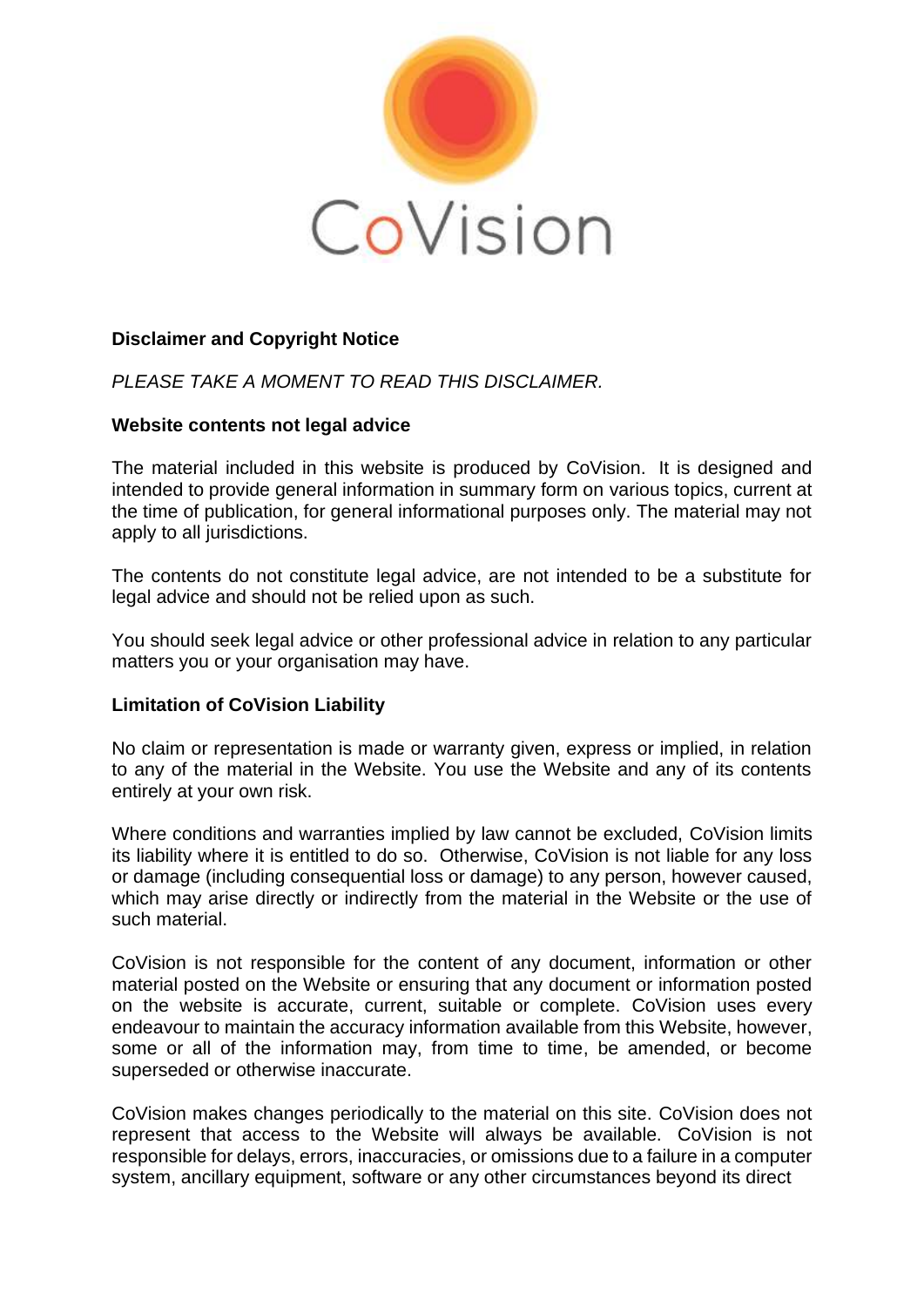control. CoVision does not warrant or represent that the material will not cause damage, or is free from any computer virus of any other defects or errors.

#### **No client-solicitor relationship created**

The transmission or receipt of any Website material is not intended to create, nor should such transmission or receipt be taken as creating, a client-solicitor relationship between CoVision and the recipient.

#### **Links to other sites**

The material on the Website may refer to or contain hyperlinks to external websites. The material may also contain references to information or advisory services external to the Website. These websites or services do not form part of CoVision's Website and are not under the control of CoVision. CoVision does not necessarily sponsor, endorse, or approve of any material on such websites or services, and makes no warranties or representations regarding the quality, accuracy, merchantability or fitness for purpose of any material on websites or services linked or referred to.

#### **Advocacy services provided are not legal advice**

CoVision is a service which includes the provision of advocacy services. In this capacity; we work to assist you in resolving your matter without escalation to legal processes. We strictly do not provide legal advice. Where it is necessary to obtain legal advice, we will assist you in making enquiries with legal practitioners. Our referral to the legal practitioner is free of charge. We will hand over to them free of charge. The legal practitioner will advise what costs will be involved to move forward. You choose what you want to do before any costs are incurred.

## **Copyright**

Unless otherwise expressly stated, copyright in all materials available on the Website is owned by CoVision. These materials may only be used for your personal use or non-commercial use within your not-for-profit organisation in their complete form, with CoVision clearly acknowledged as copyright owner and links to this disclaimer retained, and as otherwise permitted by the Copyright Act 1968 (Cth).

Materials, or sections of materials from the Website must not be published (such as replication of CoVision materials on another website or in a newsletter) without CoVision's written permission.

All other rights are reserved. Note that specific materials on this website (such as publications) may have their own specific copyright notices.

For the avoidance of doubt, unless otherwise expressly stated or as permitted by the Copyright Act 1968 (Cth), you are not permitted to:

(a) alter or modify any of the material in any way; or

(b) reproduce (including republish) any of the material or any part of it on another website, or in any other medium (print, electronic or otherwise), or as part of any commercial service.

You must obtain CoVision's prior written consent before using any material available on the Website in a manner not expressly permitted by this copyright notice. Requests